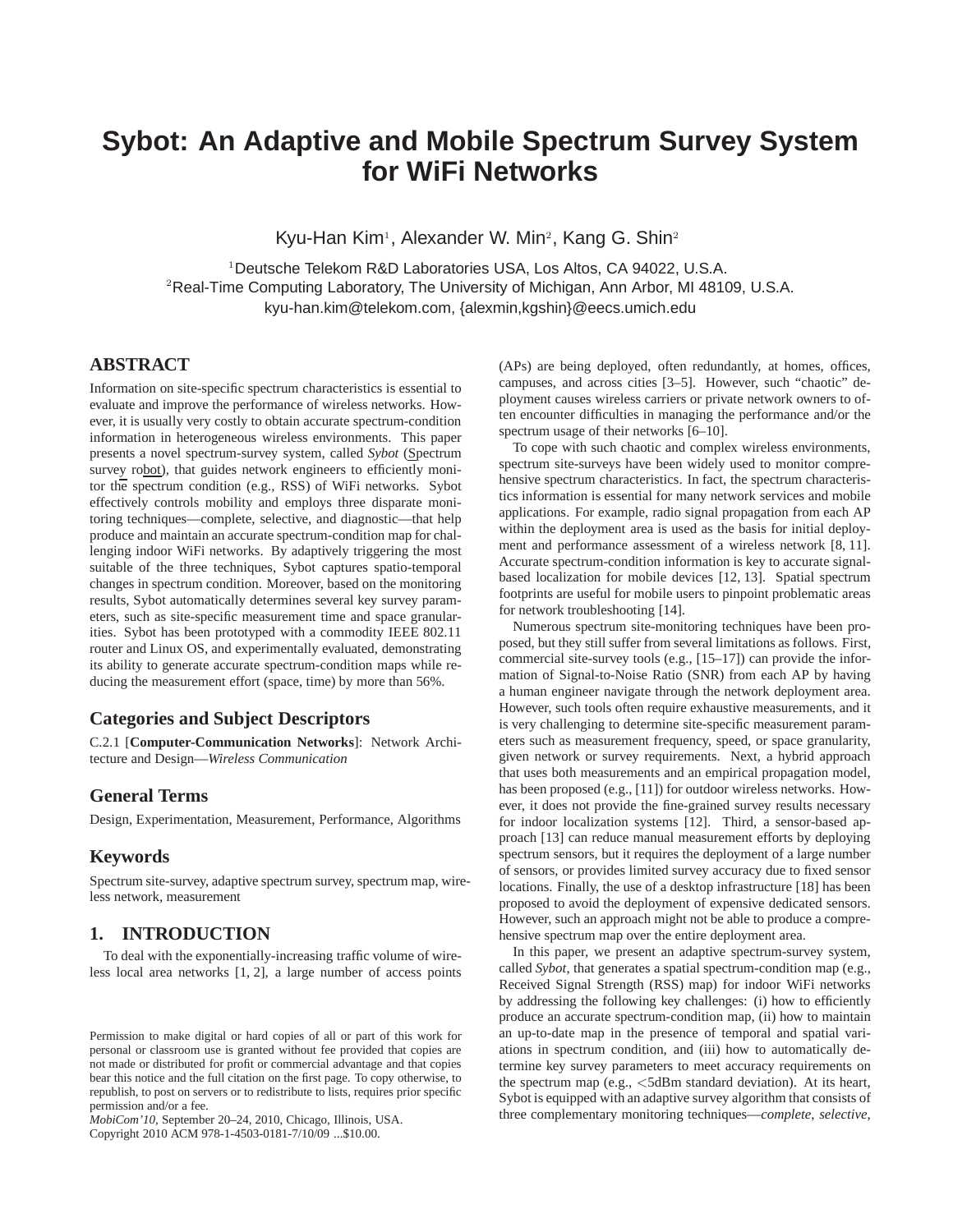and *diagnostic*. These techniques are adaptively chosen to capture both repeatable and time-varying spectrum conditions, depending on changes in network usage or in physical environments. Briefly, when the network is not in use or lightly-used (e.g., night-time), Sybot invokes the complete monitoring to collect and build a "baseline" or repeatable network-condition map over the entire network deployment area. When the network is in active use (e.g., daytime), Sybot periodically triggers the selective monitoring through which the system can capture the time-variations in spectrum condition, while reducing the measurement overhead by measuring only part of the entire measurement space. When the variations in periodic survey results are unusual/abnormal in certain sub-areas, Sybot triggers the diagnostic monitoring to efficiently identify such "confined" sub-areas and updates the spectrum-condition map of only those sub-areas, as opposed to the entire deployment area.

We have implemented the above components of Sybot atop Linux OS running on a wireless router mounted on an iRobot [19]. We have deployed 12 APs equipped with IEEE 802.11 radios in the fourth floor of Computer Science and Engineering Building at The University of Michigan, and conducted an extensive measurement study using more than 10,000 measurement points for a period of four weeks. We used a robot to facilitate the measurement and evaluation process by automating the mobility each monitoring technique requires. On the other hand, our prototype demonstrates that the use of a mobile robot could be feasible to automate spectrum survey for certain settings such as large warehouses, office buildings, and airports during the night-time.

Our experimental results show that Sybot, indeed, generates a repeatable spectrum-condition map accurately reflecting physical characteristics, such as stationary obstacles. Next, the Sybot's selective monitoring reduces the measurement space by more than 56 %, compared to the complete monitoring. Finally, the diagnostic monitoring effectively identifies unusual spectrum conditions and maintains the spectrum map to be up-to-date with 50 % less measurement effort than the traditional exhaustive spectrum-survey.

Our analysis of the measurement data confirms the effectiveness of Sybot's design for site-specific spectrum monitoring as follows. First, Sybot can adaptively determines the granularity of survey parameters such as time interval, unit measurement size, or total measurement space, depending on a specific site (e.g., corridor or hall), distance to APs (close or far away), or unexpected events (obstacles or interferers). Second, Sybot can build and estimate a site-specific profile on the trade-off between accuracy and efficiency of a spectrum survey. For example, Sybot can reduce the measurement overhead by more than 65 % with a 3.5 dBm standard deviation in the survey results (see Section 5.3.3).

The rest of this paper is organized as follows. Section 2 describes the motivation behind this work. Section 3 presents the software architecture and algorithms of Sybot. Section 4 describes the prototype and implementation of Sybot. Section 5 describes our experimental evaluation of the Sybot prototype. Section 6 draws conclusions and discusses some of the remaining issues.

#### **2. MOTIVATION**

We first argue for the need of an efficient and accurate spectrumsurvey system and then discuss the limitations of existing approaches to meeting this need.

## **2.1 Why Spectrum Site-Survey?**

Despite their coverage benefits, the increasing number of WiFi networks face challenging coordination and performance problems, due mainly to site-specific (hence heterogeneous) spectrum propagation from each AP. To mitigate the problems associated with spectrum heterogeneity, spectrum site-surveys are commonly used in wireless network services and applications, as can be seen in the following use-cases.

- *Deployment and assessment of wireless networks*: Spectrum site-survey results help network engineers determine the placement of network nodes [8]. When networks are incrementally expanded (as is often the case [2, 5]), one can easily determine where to place new nodes. Even after the deployment of network nodes, a site-survey is necessary to assess their performance [11].
- *Identification of sources of interference*: Spectrum surveys of deployed or neighboring networks allow the network operators to identify interference areas. Various wireless devices, such as cordless phones, may cause interference in certain areas, and measuring and using their spatial footprints is a common way to locate the interfering transmitters [14].
- *Supporting indoor localization systems*: Spectrum site-survey results or spectrum-propagation maps can improve the accuracy of location estimation by providing comprehensive RF signal signatures [12, 20, 21]. By comparing current signal strengths from multiple APs with those in maps, mobile users can estimate their current location.
- *Forecasting the connectivity of mobile users*: Spectrum-survey maps can help mobile users select the best AP to connect to, among those within their range [22]. Although mobile devices can build a connectivity profile of areas they visit, spectrum maps can instantly provide the profile even for new or dynamicallychanging sites.

Motivated by the above and other potential use-cases, our goal in this paper is to develop an efficient spectrum site-survey system (equipped with techniques and tools) that accurately monitors the spatial characteristics of radio propagation and that reduces measurement efforts in terms of time and space.

#### **2.2 Limitations of Existing Approaches**

There has been a significant volume of work on characterizing spectrum propagation. We discuss below the pros and cons of using existing approaches for spectrum surveys.

**Accuracy and repeatability**: A spectrum site-survey system must collect information on spectrum-propagation characteristics that not only represents the actual network condition over time, but also shows a repeatable condition specific to each physical site. Here, "repeatability" is an important feature for the survey system to produce a baseline profile of spatial spectrum-condition. Many empirical radio propagation models [23] have been used to calculate the propagation path-loss. However, they are all based on extensive measurements in cellular network environments and have limitations in capturing site-specific spectrum conditions, especially in dynamic and heterogeneous indoor WiFi environments.

Ray-tracing techniques [24] and neural network models [25] have also been proposed to calculate path-loss. Ray-tracing can accurately predict the propagation of a signal by tracing rays from a transmitter at uniform angular intervals in all directions. However, this model requires information about the locations, thickness, and construction materials of walls, ceilings, and floors. The neural network models, such as a multi-player perceptron algorithm, have been proposed for cellular networks, but they need an extensive training set of terrain information and SNR measurements.

Finally, navigation-based on-line measurement tools [11, 15, 17] have been proposed. These tools help network engineers collect spectrum-propagation information by traversing a path within the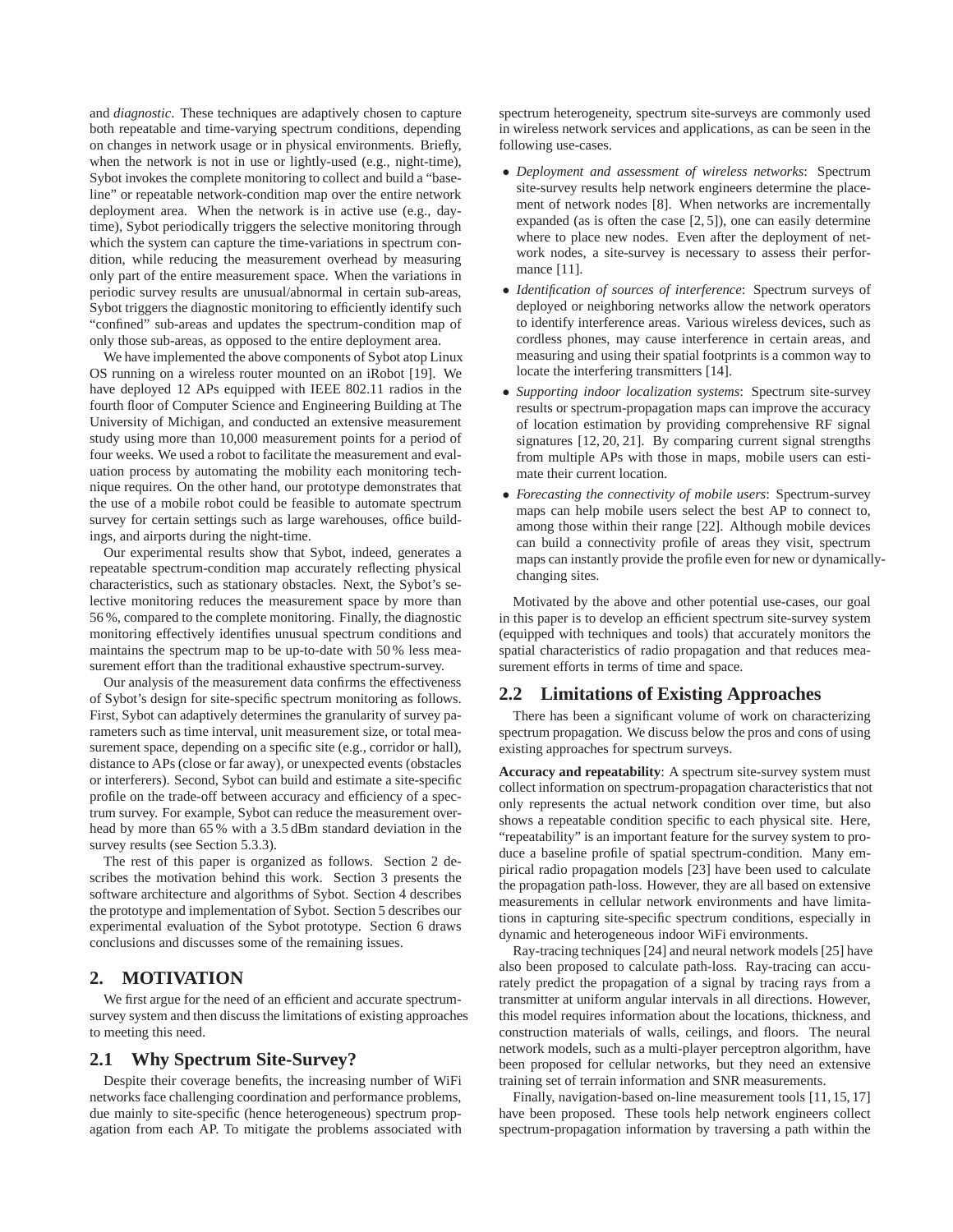network deployment area. Even though these tools allow for capturing a snapshot of each navigation, their accuracy often relies on several survey parameters, such as survey space granularities and frequency used for each site.

**Efficiency and flexibility**: A site-survey system must minimize the measurement time and must also be flexible to environment changes. Measurement-based surveys with portable tools [15, 17] are most popular at present, but it is tedious and time-consuming to repeat the same navigation through the deployment area to meet the various application requirements, including network deployment/assessment and RF-based localization systems. The use of empirical models may reduce the measurement overhead (e.g., [11]), while maintaining the site-survey accuracy. However, these models are suitable for outdoor wireless networks, and only provide limited (i.e., coarse-grained) information to indoor localization systems that require unique signal footprints every 1 meter. The deployment of sensors [13, 26] or the use of an inexpensive desktop infrastructure [18] can eliminate the need for physical navigation through the deployment area. However, the fixed locations of the sensors often cause network engineers to perform additional surveys to cover the entire network deployment area, or their locations need to be deliberately altered when the network deployment or physical environment changes. This is difficult to do in practice.

**Adaptation and awareness**: A site-survey system must be able to dynamically adjust the measurement granularity by recognizing site-specific spectrum characteristics. The navigation-based measurements rely on samples collected in a fixed unit space or at a fixed time interval (e.g., [8]). Such an approach can provide uniform measurement results, but cannot capture spatially heterogeneous spectrum-conditions. For example, if the variance of spectrum condition with respect to an AP in a room is larger than that in the corridor, the uniform spectrum survey is likely to have higher measurement error in the room than in the corridor.

## **3. THE SYBOT ARCHITECTURE**

This section details the architecture of Sybot. First, we discuss the design rationale and overall operation of Sybot. We then present spectrum-survey metrics of interest, and finally, describe the Sybot's adaptive spectrum-monitoring techniques.

## **3.1 Overview of Sybot**

Sybot is a mobile spectrum-survey system that controls the mobility of a network engineer (or mobile robot) and measures the spatial spectrum conditions of already-deployed IEEE 802.11-based wireless networks using the following features.

- *Periodic and aperiodic monitoring*: Sybot triggers spectrum surveys at both pre-determined (e.g., every morning, afternoon, or evening) and requested (as needed) times to achieve monitoring accuracy. Being equipped with IEEE 802.11 NIC (Network Interface Card), Sybot monitors the spectrum condition of the deployed networks and, based on the monitored results, it guides a network engineer (or mobile robot [19]) to move and conduct spectrum survey at different time intervals and scales, depending on the specifics of each site.
- *Decomposition*: Sybot decomposes spectrum monitoring into three distinct but complementary types of survey, and includes specialized monitoring techniques for each type. This decomposition allows Sybot to selectively choose the best monitoring technique for improving efficiency and accuracy, as opposed to using only one technique during the entire survey period.

## **Algorithm 1** Sybot operations for the  $t_i$ -th survey

| (1) During the measurement period, $t_m$<br>1: L← list of APs visible from current grid, $q_{cur}$ ;<br>2: for j=1 to n do $\n  \  \, \forall n$ is the size of $\mathbb{L} \times$<br>3: measure spectrum metrics to every $a \in \mathbb{L}$ ;<br>4: move and randomize current location within $g_{cur}$ ; |
|---------------------------------------------------------------------------------------------------------------------------------------------------------------------------------------------------------------------------------------------------------------------------------------------------------------|
| 5: end for                                                                                                                                                                                                                                                                                                    |
| 6: derive conditions of $g_{cur}$ using the measurements;                                                                                                                                                                                                                                                     |
| (2) During the navigation period, $t_n$<br>7: $q_{next} \leftarrow$ determine the next grid under $p_{cur}$ ;                                                                                                                                                                                                 |
| 8: if $g_{next}$ = NULL then /* <i>i</i> -th survey is done */                                                                                                                                                                                                                                                |
| 9: move to a start-point;                                                                                                                                                                                                                                                                                     |
| 10: enter the update period $(3)$ ;                                                                                                                                                                                                                                                                           |
| 11: else /* more space to survey */                                                                                                                                                                                                                                                                           |
| 12: move to $g_{next}$ ;                                                                                                                                                                                                                                                                                      |
| 13: enter the measurement period (1);                                                                                                                                                                                                                                                                         |
| $14$ end if                                                                                                                                                                                                                                                                                                   |
| (3) During the update period, $t_u$                                                                                                                                                                                                                                                                           |
| 15: update a spectrum-condition map under $p_{cur}$ ;                                                                                                                                                                                                                                                         |
| 16: $c_i$ – count grids whose condition deviates by $\sigma$ ;                                                                                                                                                                                                                                                |
| 17: if $c_i > 0$ and $p_{cur} =$ SELECTIVE then                                                                                                                                                                                                                                                               |
| 18: $p_{cur} = \text{DIAGNOSTIC};$ trigger $p_{cur};$                                                                                                                                                                                                                                                         |
| $19:$ end if                                                                                                                                                                                                                                                                                                  |
|                                                                                                                                                                                                                                                                                                               |

- *Use of spatio-temporal variance*: Sybot measures and computes spatial variations in spectrum condition over time, and extracts spatial locality of the condition. These spatial characteristics are then used to identify interference areas, or to minimize the measurement effort in both time and space.
- *Adaptive and controllable monitoring*: Sybot is designed to adapt to the site-specific survey requirements. Depending on the required level of spectrum-monitoring accuracy and site-specific characteristics, Sybot adaptively determines its monitoring granularities and type of monitoring technique to use.

Algorithm 1 describes the overall operation of Sybot, which consists of three sequential periods: (1) measurement period  $(t_m)$  during which Sybot directs an engineer (or robot) to navigate within a unit-space (or  $grid^1$ ) determined by the monitoring technique currently in use  $(p_{cur})$  and measures spectrum condition at multiple locations with respect to each accessible AP; (2) navigation period  $(t_n)$  during which Sybot determines the next grid to measure based on  $p_{cur}$  and moves to that grid. Sybot repeats the measurethen-navigate (for  $t_m + t_n$  seconds) until it completely covers the measurement space under  $p_{cur}$ ; and (3) update period  $(t<sub>u</sub>)$  after completing measurements and navigation, during which Sybot constructs or updates a spectrum map based on the measurement results. If Sybot identifies an unusual deviation (e.g.,  $>$  the normal standard deviation,  $\sigma$ ) in the spectrum condition of a grid(s), it triggers on-demand monitoring, i.e., the diagnostic monitoring. Finally, Sybot waits for the next periodic monitoring instant.

## **3.2 Metrics of Interest**

Sybot focuses on the characterization of radio signal propagation as spectrum-monitoring metrics. Specifically, to obtain the signalpropagation characteristics in grid  $i$ , Sybot measures the received signal strength (RSS) ( $\gamma$ ) at m different locations within the grid during each measurement period  $(t_m)$ , and uses their mean  $\overline{\gamma}_i$  and

<sup>&</sup>lt;sup>1</sup>We assume and use a unit-grid (20 in  $\times$  20 in), in which an engineer (or robot) carrying Sybot incrementally moves, and measures spectrum condition upon completion of each movement. Note that the "grid" can be of different shapes, such as a circle of 20 in radius.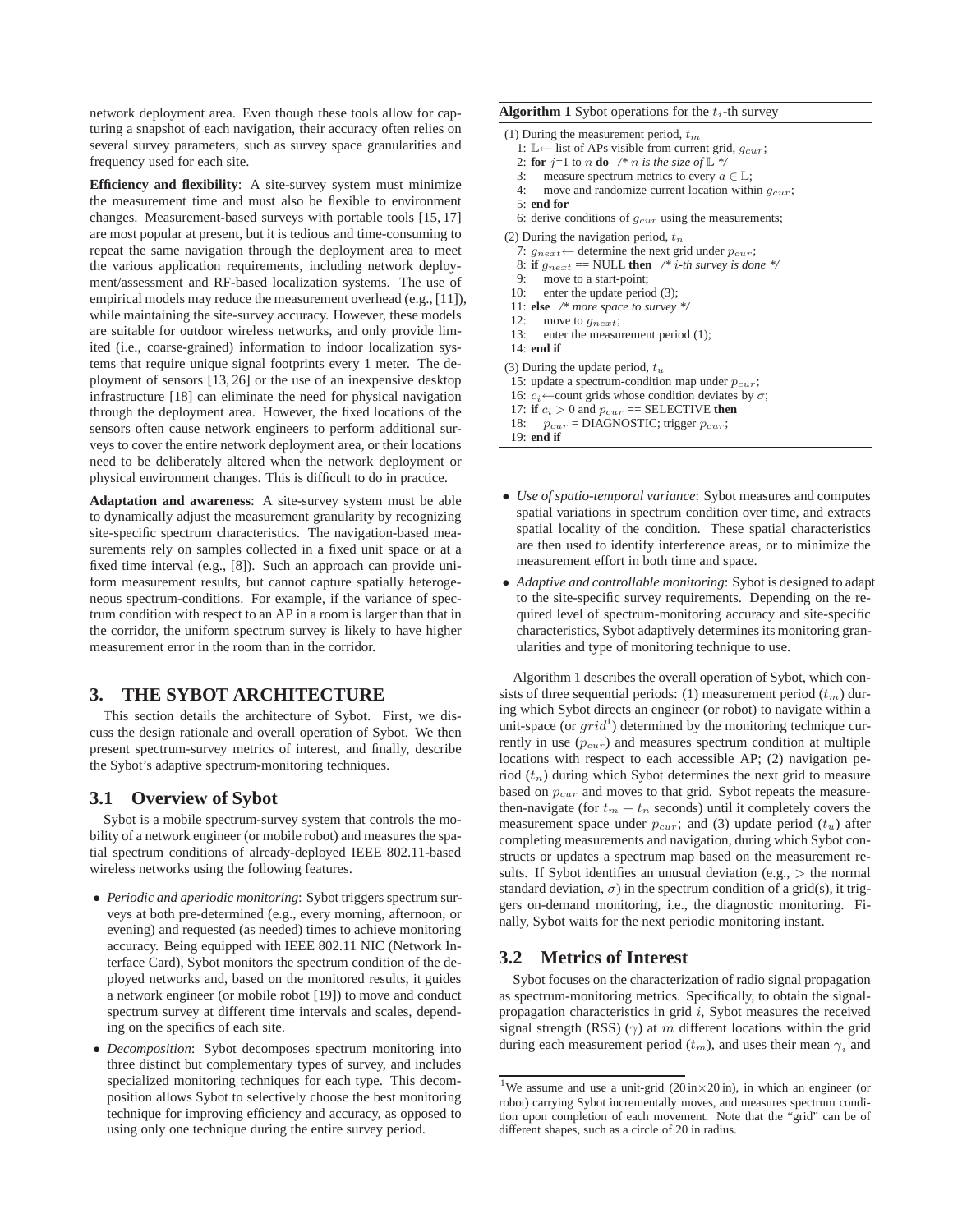standard deviation  $\sigma_i$  as metrics, which are defined as:

$$
\overline{\gamma}_i = \frac{1}{m} \sum_{j=1}^m \gamma_i(j) \quad \sigma_i = \left(\frac{1}{m} \sum_{j=1}^m (\gamma_i(j) - \overline{\gamma}_i)^2\right)^{1/2}, \quad (1)
$$

where  $\gamma_i(j)$  is the j-th RSS measurement in grid i. Sybot measures the RSS information by passively monitoring periodic beacon messages from the AP, which are transmitted once every 100 ms  $[27]$ <sup>2</sup>. These measurement results for the area A at time t are used to construct a spectrum-condition map  $M_A(t)$  for both  $\gamma$  and  $\sigma$  each— $M_A(\gamma, t)$  and  $M_A(\sigma, t)$ .

Sybot collects the above metrics to generate an accurate spectrumcondition map for the wireless network under consideration with a minimum number of measurements (thus reducing the survey or map-update time). Sybot is flexible enough to use other metrics (e.g., the packet-delivery ratio), but we focus on RSS-based metrics, not only because the RSS is a fundamental parameter to represent network performance, but also because many applications like localization systems use such metrics.

#### **3.3 Adaptive Spectrum Monitoring**

As described earlier, Sybot includes three spectrum monitoring techniques—complete, selective, and diagnostic—for efficiency and accuracy. Existing spectrum-survey systems rely mostly on a single measurement technique (e.g., trajectory-based scanning). Sybot decomposes a spectrum survey into three types, in order to reduce the measurement effort as well as to cope with the unpredictable spatio-temporal variations in spectrum condition.

Figure 1 depicts the Sybot's adaptive monitoring approach. Briefly, when wireless networks are lightly used (e.g., the night-time), Sybot uses the *complete* monitoring to construct a baseline spectrumcondition map on a large-time scale, such as days  $(T_{day})$ . When networks are in active use and interfered with by the environment (e.g., moving obstacles or co-existing network activities during the daytime), Sybot uses the *selective* monitoring to capture temporal variations in spectrum condition on a time-scale of hours  $(T_{hour})$ . When Sybot detects large variations in spectrum condition in some areas based on complete/selective monitoring results, it triggers the *diagnostic* monitoring to locate such areas, quickly measure and update the spectrum map over a short period of time  $(T_{min})$ . Note that the values of the parameters  $(T_{day}, T_{hour}, T_{min})$  are assumed to be provided by network operators, depending on network usage and monitoring requirements (e.g., variations in spectrum condition). Optimizing their values based on network utilization is beyond the scope of this paper.

In what follows, we will detail the above three monitoring techniques and the rationale of their use.

#### **Complete Monitoring**

The *complete* monitoring is designed to obtain a baseline radiopropagation characteristic of wireless networks and is triggered at coarse-grained time intervals. Numerous radio-propagation models [23] and computational methods [24,25] have been proposed to acquire the propagation characteristics. However, they are suitable only for outdoor environments or require extensive human labor to tune the parameters of the models for each site (or even different corridors, as we will show in Section 5.3). Next, measurementbased approaches from stationary APs [7], desktop infrastructure [18], sensors [26], or mobile users [28] help detect performance problems in certain areas, but they do not provide fine-grained spectrumcondition information in the entire network coverage area.



**Figure 1:** *Adaptive approach***: Sybot periodically triggers different monitoring techniques on different time scales**  $(T_{day},T_{hour},T_{min})$ . Further, it triggers the corresponding tech**niques (e.g., diagnostic) on demand, whenever Sybot observes (or is informed of) an unusual deviation in spectrum condition.**

The complete monitoring performs comprehensive spectrum surveys to collect repeatable spectrum-condition information governed mainly by the physical environments. Such repeatable spectrumcondition information is important, because it provides a baseline profile of spatial spectrum condition and is useful for the design of efficient monitoring techniques—selective and diagnostic. However, to incorporate the complete monitoring into Sybot, there are several challenges to overcome as follows.

- *Building a comprehensive map*: The complete monitoring has to provide a spatially-thorough spectrum map. The approach proposed in [11] estimates the coverage or boundary map of outdoor networks with a small number of measurements, but the boundary map is not good enough for such applications as indoor localization systems that rely on fine-grained spectrumcondition information (e.g., every square foot). The complete monitoring in Sybot virtually divides the network deployment area into small grids and measures the survey metrics of each grid within the deployment area. Note that we use a grid-shape unit space for ease of design. The grid can cover irregular survey areas (e.g., curves) and at the same time, the unit space can be of different shapes like a circle.
- *Selection of grid size*: The grid size is an important factor that balances the accuracy and the efficiency of a site survey. Using a fixed grid size might not accurately capture the heterogeneous spectrum condition of areas with large variances (needing to use a smaller grid size), or might waste time to measure the spectrum condition of open areas with small variances (needing to use a larger size). Thus, the complete monitoring adaptively determines the grid size based on the degree of heterogeneity in spectrum characteristics in a given measurement area. From a measured spectrum map, if the difference in measured signal strengths from neighboring grids is less than a predefined threshold, then Sybot linearly increases the grid size for the space and uses the size for the next survey. In Section 5.3.2, we will detail how to choose the grid size and the threshold by introducing the concept of *RSS distance* (or  $\gamma_{dist}$ ).
- *Eliminating temporal variance*: One-time measurement with the complete monitoring can be biased due to unexpected events in certain areas (e.g., moving people or obstacles), and Sybot has to remove such temporal variance in constructing a baseline spectrum map. Sybot maintains a series of spectrum monitoring maps  $M(\gamma) = [M(\gamma, t - n + 1), \dots, M(\gamma, t)]$  and generates the baseline spectrum map  $\mathbb{B}(\gamma) = \mathbb{E}[\mathbb{M}(\gamma)]$  based on *n* recent

<sup>2</sup> Sybot focuses on downlinks.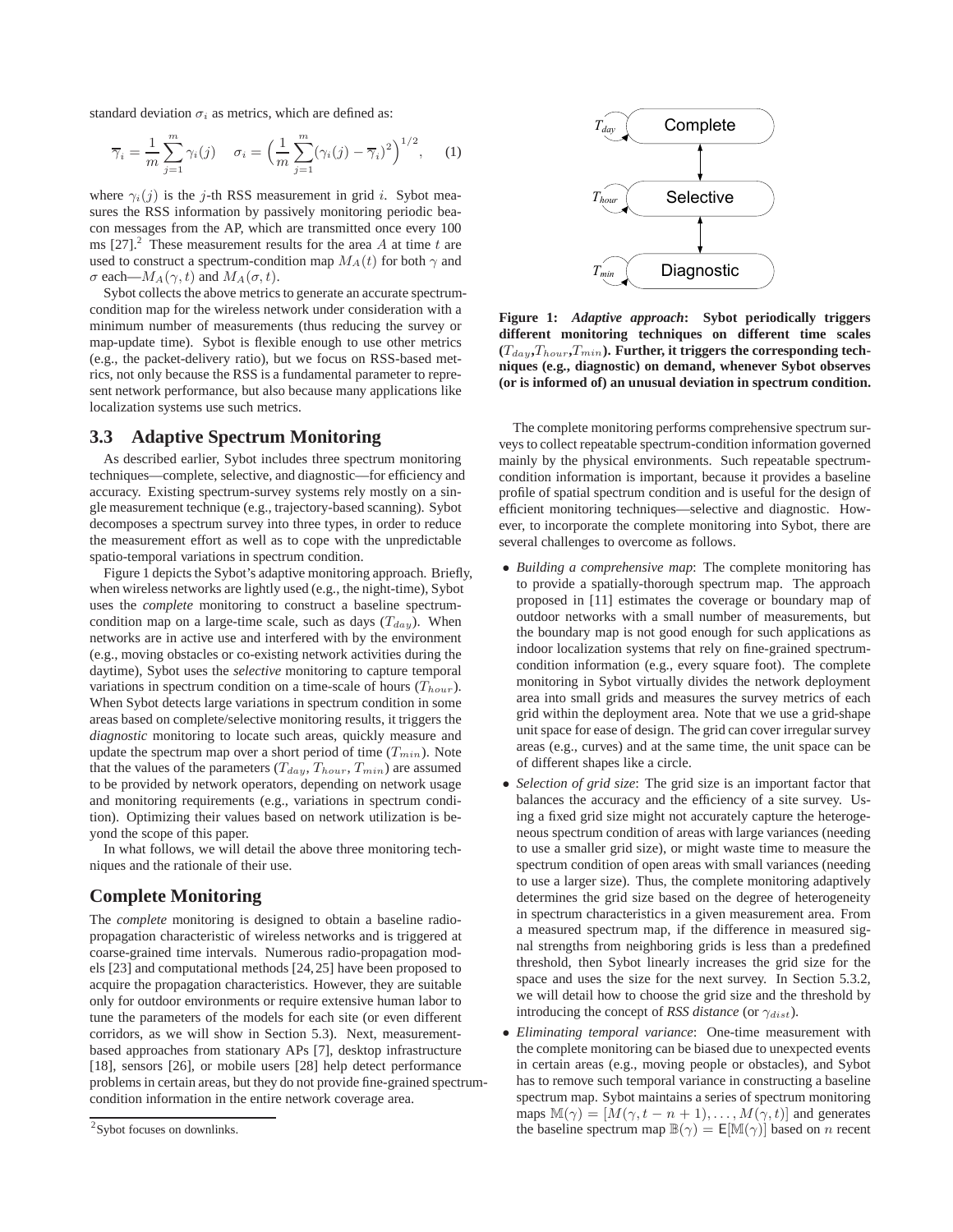

(b) Monitoring map, B, and reference grids

**Figure 2:** *Example of complete and selective monitoring***: (a) The complete monitoring progressively measures RSS over the target areas; (b) the complete monitoring result is then used to determine reference grids to capture temporal variations in spectrum condition.**

spectrum maps to smooth such temporal variations. Note that although  $n$  is site-specific, a small number of spectrum maps is sufficient to produce a baseline map, as we will show in Section 5.3.1.

Figure 2 illustrates the complete monitoring. From the 'start' point in Figure 2(a), an engineer (or robot) carrying Sybot navigates through the measurement areas and measures spectrum condition in each unit grid of  $20 \text{ in} \times 20 \text{ in}$ , denoted as dots. After completing the measurement of every grid, Sybot accumulates current measurements with the previous spectrum maps and generates a new spectrum map, shown in Figure 2(b). Finally, for each corridor or room, if the variances of most grids are less than the threshold (e.g., 1dBm), Sybot increases the unit grid size for the space to  $40 \text{ in} \times 40$  in for the next survey.

## **Selective Monitoring**

To reflect changes in the spectrum condition of wireless networks over time (e.g., in the order of hours) [4], Sybot uses the selective monitoring to capture such dynamics and updates the spectrumcondition map accordingly. Sensor-based network monitoring has been proposed to measure such dynamics, especially for the purpose of diagnosing network performance [26] or maintaining accuracy in localization systems [13]. However, they require the deployment of a large number of sensors (e.g., 8 sensors in  $30 \text{ m} \times 15 \text{ m}$ ), and must painstakingly determine or adjust sensor locations over time. DAIR [18] proposed the use of an inexpensive desktop infrastructure for dense monitoring, but it often suffers from poor accuracy due to the static, unplanned placement of sensors (as we will show in Section 5.3.4).

The selective monitoring makes use of previous spectrum maps to reduce the monitoring space and maintain up-to-date spectrumcondition information. The selective monitoring measures spectrum condition for only a small set of reference grids and estimates spectrum condition over the entire network coverage area. However, to implement this idea in Sybot, there are several issues that must be addressed as follows.

- *Finding spatially-correlated and reference grids*: Sybot must find a group of grids that are spatially-correlated in spectrum condition. By using a complete-monitoring history, Sybot characterizes the site-specific spatial correlation among neighboring grids. Specifically, using the baseline spectrum map (B), for each grid  $i$ , Sybot finds a set of neighboring grids (or block  $b$ ) whose RSS  $(\gamma)$  is close to grid *i*'s within a given tolerance  $(\pi)$ . Here, this set is called a *block* b, and the grid i is called a *reference grid* of the block.
- *Determining the smallest set*: After determining a block of each grid, because blocks of neighboring (reference) grids may overlap, there will be multiple combinations of reference grids to cover the entire deployment area. Sybot has to determine a combined set of reference grids whose size is minimum to reduce the measurement effort. Finding a globally optimal set of reference grids is an NP-hard problem,  $O(2^n)$ , where *n* is the total number of grids. Instead, Sybot uses a heuristic approach with which it iteratively includes the grid with the largest boundary set first in the reference-grid set. This algorithm performs reasonably well in minimizing the set size (see Section 5.3.3) with  $O(nlogn + nm)$  complexity, where n is the total number of grids and  $m$  the average block size.
- *Controlling accuracy*: There exists an inherent trade-off between the efficiency and the accuracy of measurements, so the selective monitoring must have a knob to control the trade-off, depending on the network requirements. Sybot uses  $\pi$  as the control knob. The lower the  $\pi$  value, the higher the accuracy Sybot can achieve at the cost of more measurements, and vice versa. This trade-off profile can be built and used based on B, as we show in Figure 12.

Let's consider the example in Figure 2. Using a spectrum map (shown in (b)) and a tolerance threshold  $(\pi)$  of 2 dBm, Sybot determines a set of reference grids, each represented by a triangle. Then, the selective monitoring measures the spectrum condition only for 9 grids, as opposed to the entire 48 grids, while still ensuring the monitoring variance within the tolerance  $\pi$ . Finally, Sybot updates the spectrum condition of correlated grids with the measurements at their reference grids. For the next triggering, Sybot can also rotate the reference grid within the block to opportunistically measure the spectrum condition of all grids within the block over time.

## **Diagnostic Monitoring**

When wireless networks experience local environmental changes such as the appearance of new wireless interference sources or obstacles, Sybot uses the diagnostic monitoring to identify such areas and quickly update the spectrum-condition map of those areas. APor sensor-based network monitoring solutions [16,18,26] can indirectly detect changes in spectrum condition, and can be used for Sybot to trigger the diagnostic monitoring. However, they still require manual efforts to identify the problematic areas, or simply require engineers to conduct fine-grained a spectrum survey over the entire coverage area.

The diagnostic monitoring in Sybot detects abnormal spectrum condition changes and identifies the areas that need to be surveyed. By measuring only the spectrum condition of the thus-identified areas, Sybot can update the spectrum map very quickly and inexpensively. To implement this monitoring technique, there are, however, several challenges to overcome as discussed below.

• *Detecting abnormal changes*: Sybot must be able to detect the drastic changes in spectrum condition over certain areas, and the diagnostic monitoring makes use of both complete and se-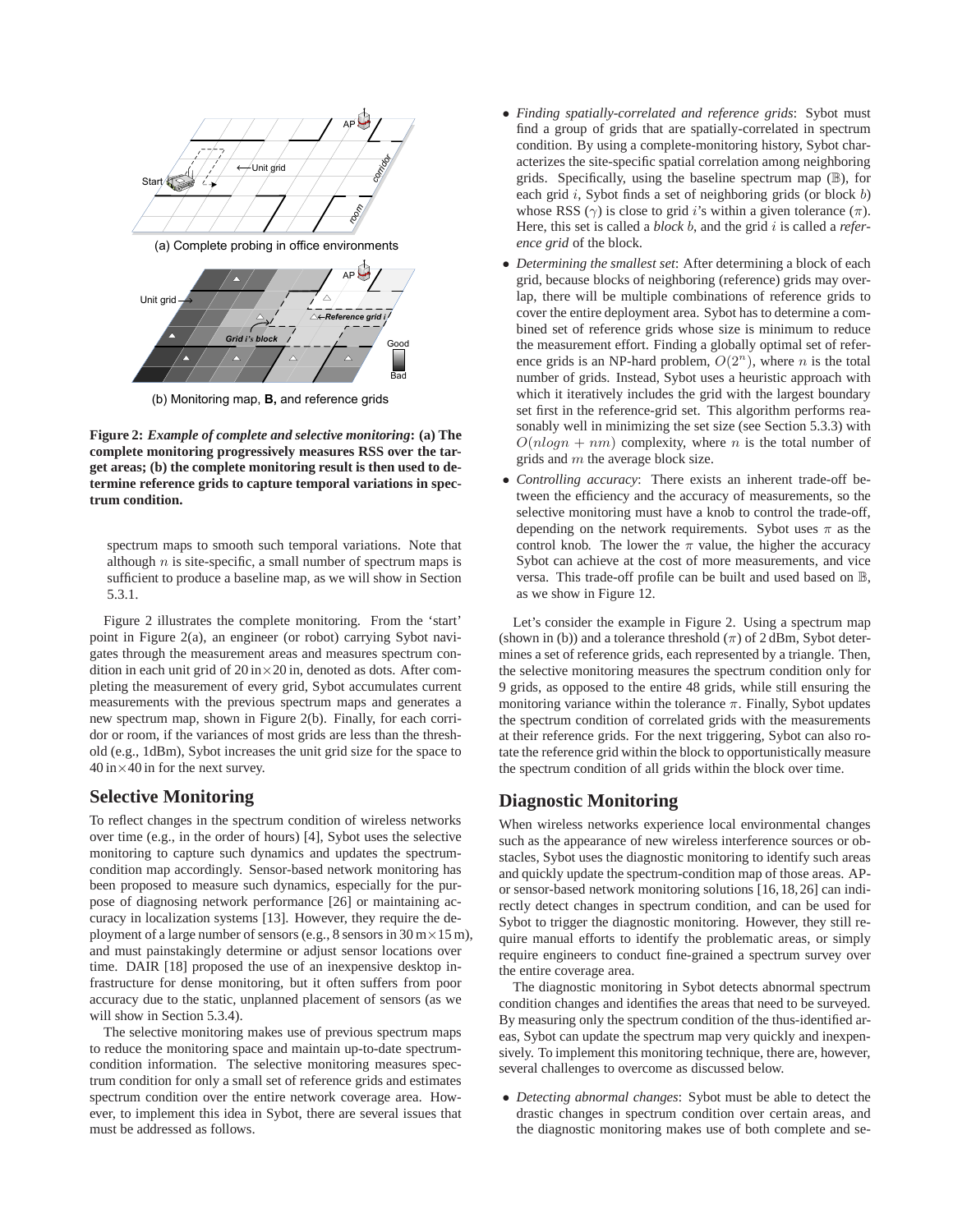

**Figure 3:** *The diagnostic monitoring upon appearance of a new obstacle***: (a) Sybot periodically performs the selective monitoring of the reference grids**  $(g_i)$  to the AP. (b) The diagnostic **monitoring identifies suspicious grids that experience unusually large deviations in spectrum condition, and incrementally measures their spectrum condition around the grids.**

lective monitoring results for making such a decision. Whenever the selective monitoring is completed, Sybot calculates the difference between the most recent measurement and the baseline measurement  $\left(\frac{di}{f_i} = |\gamma_i - \overline{\gamma}_i|\right)$  of each reference grid *i*. If the difference  $diff_i$  is greater than a predefined threshold (e.g., an integer multiple of the grid's standard deviation  $(\sigma_i)$ ), then Sybot immediately triggers spectrum measurements on and around the suspected grids.

- *Speculating measurement areas*: On detecting deviations on the suspicious grids, the diagnostic monitoring has to estimate the spatial boundary of the deviation. By alternating incremental navigation and spectrum measurements, Sybot not only identifies the boundary, but also updates the spectrum map. Specifically, for each suspicious grid  $i$ , Sybot progressively navigates in a spiral trajectory and measures spectrum conditions of the grids, until their neighboring grids do not show large deviations. Because neighboring grids are likely to experience the same spatial deviation (i.e., spatial locality), Sybot explores the grids and updates their spectrum-condition information.
- *Exploiting external network monitoring information*: Sybot must be able to exploit network information on spectrum-condition changes. Network-monitoring infrastructures [16, 18] can provide information on network performance degradation at specific APs. Upon receiving such information, Sybot triggers the selective monitoring over the APs' coverage areas, and then, if necessary, initiates the complete monitoring to update the areas' spectrum maps.

Suppose that a new obstacle is placed at one location, as shown in Figure 3 (a). Sybot periodically performs the selective monitoring with respect to the AP. Once it finishes the survey, Sybot finds the reference grids  $g_0$  and  $g_1$  having large deviations from their baseline conditions (B). Sybot then starts the complete monitoring from  $g_1$  to its neighboring grids and applies the same method to  $g_0$ . Finally, Sybot updates the spectrum map with the newly-measured results, as shown in Figure 3 (b).

## **4. SYSTEM PROTOTYPE OF SYBOT**

We have implemented Sybot in Linux and built a proof-of-concept prototype for our evaluation and measurement study.



**Figure 4:** *Software architecture of Sybot***: The Sybot software design includes (1) a mobility control module in the application layer and (2) a spectrum monitoring module in the device driver (or link layer).**

#### **4.1 Software Implementation**

Figure 4 shows the Sybot's software architecture running in a wireless router, which consists of (1) a mobility control module at the application layer and (2) a spectrum monitoring module at the link layer (or device driver).

#### **Mobility control module**

This module is responsible for controlling and guiding movements of a network engineer (or a robot), and managing the measurement results. The module is implemented in the application layer and is composed of the following components. First, a graphic user interface (GUI) receives (sends) survey requirements (guidance) from (to) the network engineer. Based on the requirements, GUI initially schedules a spectrum survey. Then, the *scheduler* adaptively triggers complete, selective, or diagnostic monitoring using the algorithms in Section 3.3. During a survey, the *mobility controller* guides an engineer (or a robot) to a target location and triggers the monitoring module to take measurements.

Upon completion of measurements by the monitoring module, the mobility control module updates a spectrum-condition map and schedules the next monitoring technique, time, and areas. We have also implemented a positioning system based on the techniques in [29] for a robot to be used during our evaluation. The system provides high location accuracy (<10 cm error) without relying on any localization infrastructure. Since we merely use the positioning system which is not our claimed contribution, we omit its details.

#### **Spectrum monitoring module**

This module is responsible for measuring spectrum-survey metrics within a target space. Specifically, the module is implemented in an open MADWiFi device driver [30] and is composed of two components: spectrum monitor and filters. When the monitoring module receives a measurement request from the mobility controller (via a socket), the spectrum monitor starts collecting information on SNR from APs. Through a hardware abstraction layer (HAL) that Atheros-based chipset [31] provides, the monitor can acquire the above information available in the MAC layer.

Next, the filters (or survey metrics 1) process the collected raw data over the measurement space. Then, the processed information is reflected into MAP through a /proc interface.

#### **4.2 Hardware Prototype**

In addition to the software implementation of Sybot, we have used a mobile robot to automate our extensive evaluation and data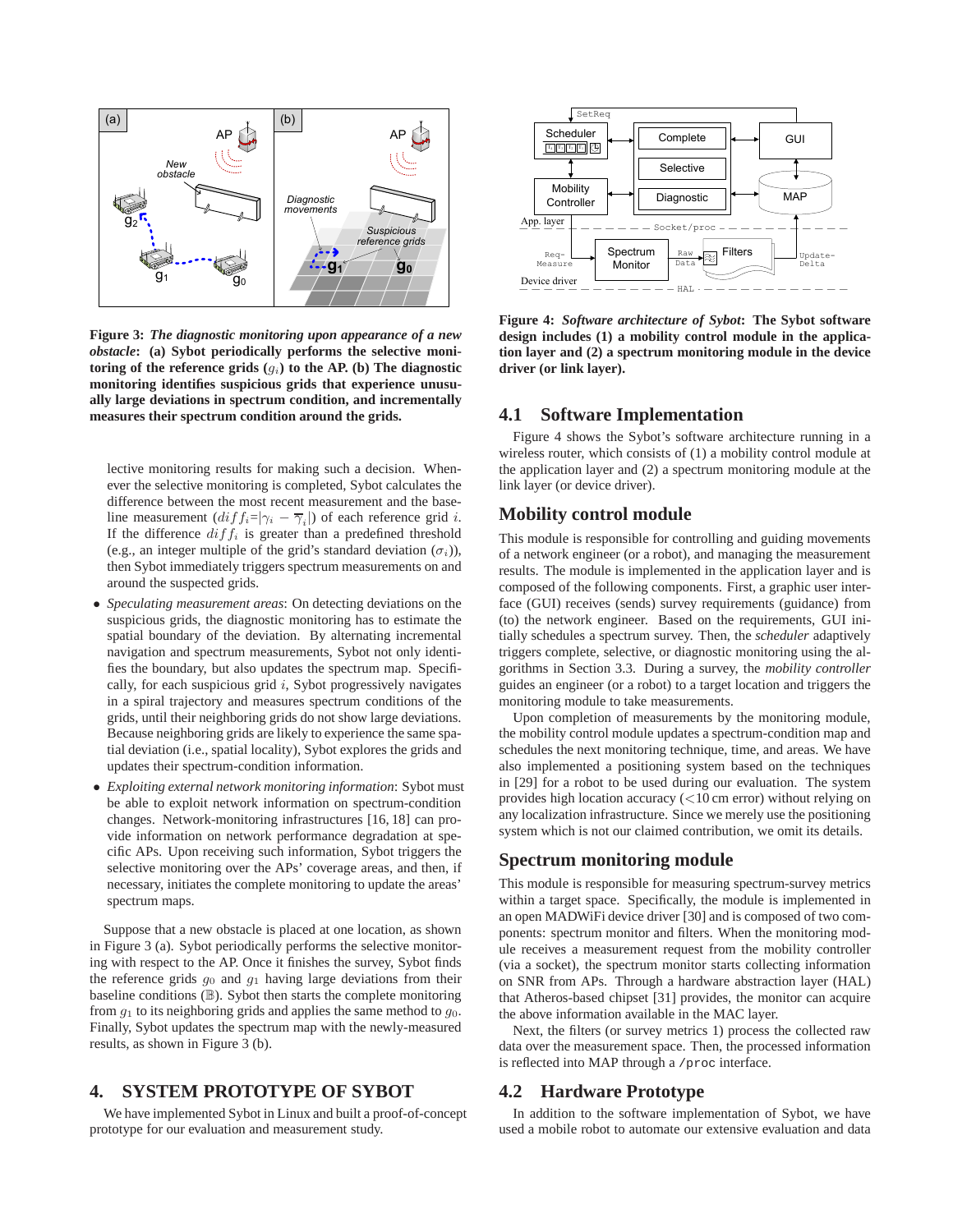

**Figure 5:** *Sybot hardware prototype***: A Sybot node is prototyped with an iRobot, a wireless router, and sonar sensors.**

collection process. Although a mobile robot might not be able to provide sophisticated movements (getting around obstacles), basic driving capabilities (forward/backward/spin) are sufficient for navigating through an indoor environment. Moreover, the use of a mobile robot can reduce measurement errors, compared to a human, by taking same movement patterns (e.g., velocity, path, etc.).

Figure 5 depicts the hardware prototype that is composed of a mobile robot, a multi-radio wireless router, and sonar sensors. Specifically, the prototype (i) is built using a commodity robot, called iRobot Create [19] for mobility, which provides a well-defined API for movement control (e.g., a granularity of 1 cm movement) and is powerful enough to carry a wireless router as in [32, 33]; (ii) is equipped with an RB230 wireless router (233 MHz CPU, 128 MB memory) [34], and the router is installed with two IEEE 802.11 miniPCI NICs, each with a 5 dBi omni-directional antenna; and (iii) is equipped with an inexpensive sonar sensor on each side of the robot for estimating the current position of the robot.

#### **5. PERFORMANCE EVALUATION**

We have evaluated Sybot via extensive experimentation on our prototype and via thorough analysis of measurement results.

#### **5.1 Testbed Setup**

To evaluate Sybot in an indoor environment, we have deployed 12 IEEE 802.11-based APs in the 4th floor of Computer Science and Engineering building at The University of Michigan, with the topology shown in Figure 6(a). Each AP is deliberately placed in the ceiling or shelves to cover the entire 4th floor. All APs are equipped with an omni-directional antenna and operate at the IEEE 802.11a frequencies. Each AP is equipped with an Atheros-based miniPCI NIC and is tuned to use heterogeneous transmission power of 3–10 dBm so that every location in the given limited space may be covered by 3–4 APs.

#### **5.2 Experiment Methodology**

In the above testbed, we conducted extensive spectrum surveys using Sybot. Starting from 'start-point' in Figure 6(a), Sybot navigates through corridors A, B, C, D, and E and performs the complete, selective, and diagnostic monitoring with respect to each AP. We ran experiments during the early morning or evening hours when all corridors are accessible. During our experiments, people were allowed to walk through the survey areas. This might have caused a temporal variance in measurements, but the variance was negligible, since Sybot essentially used the average of multiple measurements with neighboring grids and measurements taken at different times (e.g., complete monitoring).



(b) A measured spectrum map of a dotted box in (a)

**Figure 6:** Testbed topology (210  $\times$  110 ft) and a spectrum*condition map***: (a) 12 APs are deployed in our CSE building. (b) An example spectrum map constructed by Sybot for AP-9 over three corridors and a room (dotted box in Figure 6(a)).**

During each spectrum survey, we used and tested various timescales and experimental settings. First, for long-term spectrum measurements, we ran Sybot over the selected APs three times a day during late afternoon hours for 11 consecutive days. Next, for short-term measurements, we ran Sybot 5–10 times a day for every AP in our testbed. For each run, Sybot measures 2–3 corridors per AP and generates a spectrum map per AP. Finally, we used a  $20 \text{ in} \times 30 \text{ in}$  rectangle as the unit grid size to generate a highresolution spectrum map and analysis. The size of grid  $i$  is said to be  $x$  if its area is  $x$  times larger than that of the unit grid.

#### **5.3 Experimental Results and Their Analysis**

Using the methodology and measurement data, we evaluated and analyzed Sybot's performance.

#### *5.3.1 Repeatability*

We first study the repeatability of Sybot's complete monitoring. The complete monitoring is said to be *repeatable* if the monitoring results (i.e., measured spectrum conditions) exhibit similar statistical behavior over time. Such repeatable information is important for both selective and diagnostic monitoring techniques.

Sybot periodically performs comprehensive spectrum surveys and each time constructs a baseline spectrum map that reflects the surrounding physical environment. To evaluate Sybot's repeatability, we randomly selected several APs and analyzed a set of their spectrum maps generated by the complete monitoring over the corridors. Then, we plot the baseline spectrum map that consists of the average  $(\overline{\gamma})$  and standard deviation  $(\sigma)$  of measured RSSs for each grid.

Figure 7 shows the constructed baseline spectrum map of  $\overline{\gamma}$ , where the baseline spectrum map accurately represents several signalpropagation characteristics. For example,  $\overline{\gamma}$  in the figure gracefully diminishes as Sybot moves away from the AP located at (1000, 0), and shows the spatial RSS pattern (or gradient) over distance. This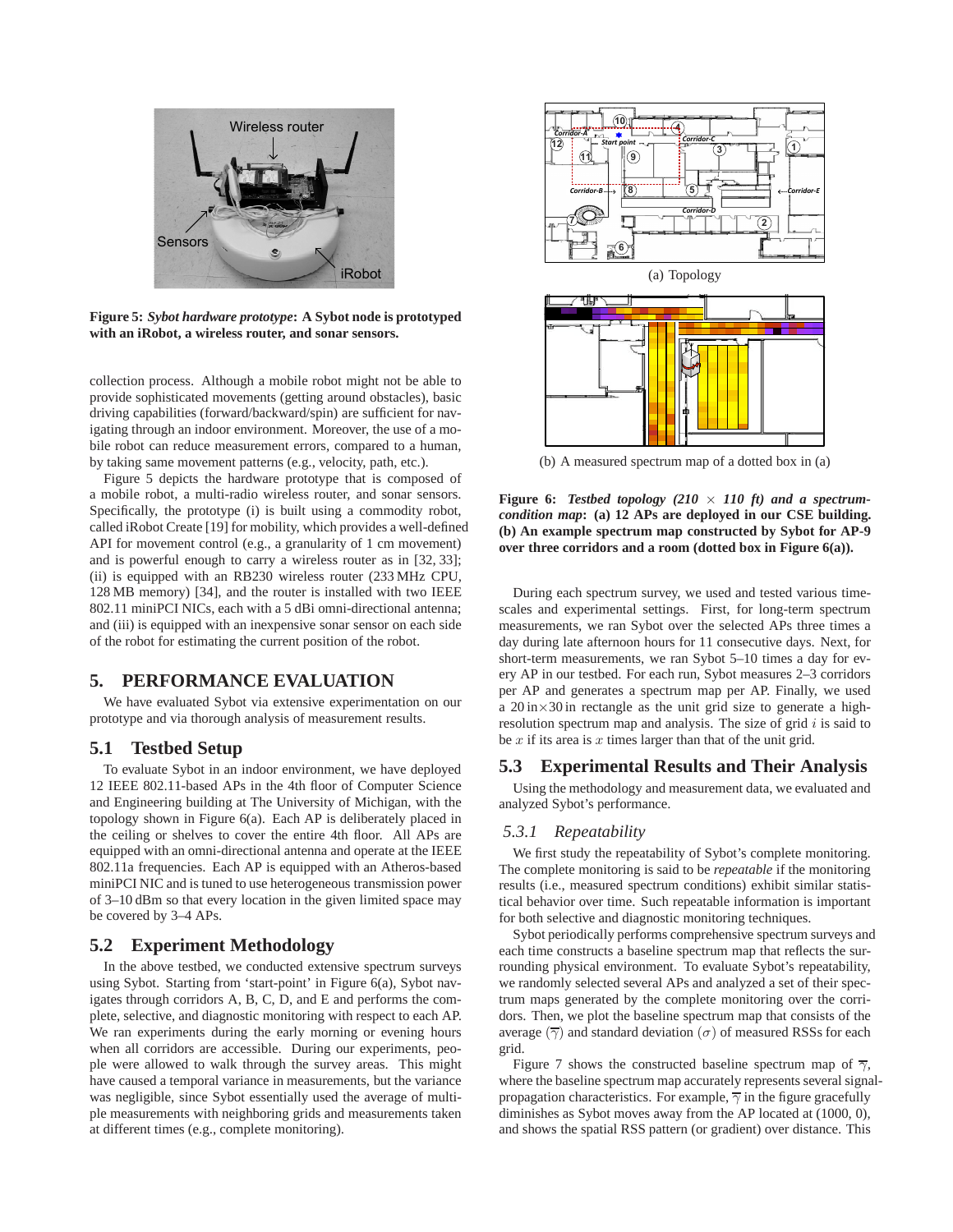

**Figure 7:** *An example of the complete monitoring result (i.e., baseline spectrum map) over a long-term period***: The figure shows the average RSS** γ **of every grid over AP-3, measured via the complete monitoring, and reflects the real radio propagation over corridors.**



**Figure 8:** *Standard deviation* σ *of the complete monitoring results on Cor-B over a 11-day measurement period***: The figure** shows that  $\sigma$  is small and stable over time.

pattern is indeed repeatable in that the RSSs are stable (small  $\sigma$ ) over the measured corridor.

Figures 8 and 9 show the histogram of  $\sigma$  in time and space, respectively. First, Figure 8 shows the average and the standard deviation (s.d.) of  $\sigma$  for Cor-B (112 grids) over a 11-day measurement period. The figure clearly indicates that Sybot provides accurate and stable measurement results (s.d. is less than 3 dBm) during the entire measurement period. This implies that a stable baseline spectrum map  $\mathbb B$  can be constructed based on a small number of spectrum maps M. Next, Figure 9 shows the distribution of  $\sigma$  for 5 APs over 4 corridors (894 grids). As shown in the figure, more than 87 % grids show a small standard deviation  $\zeta$  4 dBm). We observed that some areas with high  $\sigma$  ( $> 6$  dBm) actually experience physical changes (e.g., trash cans or doors), which is also captured in the map.

## *5.3.2 Impact of grid size*

Next, we study the effect of grid size on measurement accuracy and efficiency. While a small (fine) grid size provides an accurate spectrum-condition map, it incurs a significant time overhead. Furthermore, determining the optimal grid size is also difficult due to the spatial heterogeneity in spectrum condition. To address these issues, we analyzed the spectrum maps of different corridors (Cor-B and Cor-C in Figure 6(a)), while varying the grid size. While increasing the grid size in multiples of the minimum size (i.e.,  $20 \text{ in} \times 30 \text{ in}$ , we analyzed the error introduced by the grid size in spectrum survey. For this analysis, we use the metric, called *RSS distance*, to quantify the measurement error, and the error on grid  $i, \gamma_{dist}(i)$ , is defined as:

$$
\gamma_{dist}(i) = \max_{k} \{ \gamma_i(k) \} - \min_{k} \{ \gamma_i(k) \},
$$



**Figure 9:** *Histogram of standard deviation* σ *of the complete monitoring results***: More than 87 % of 894 measured grids show less than 4 dBm spread in the measured RSSs.**

where  $\gamma_i(k)$  is the measured RSS at point k within grid i. Given a set of  $\gamma_i(k)$  measurements in grid i, the RSS distance is the difference between the maximum and the minimum RSS values, thus representing the degree of heterogeneity in RSS within the grid. Intuitively, the smaller  $\gamma_{dist}$ , the smaller deviation in the set of  $\gamma_i(k)$ .

We first compare the impact of grid size at different physical sites (corridors). Figures 10(a) and 10(b) show the empirical cumulative distribution functions (CDFs) of  $\gamma_{dist}$  for three different grid sizes—2, 4, and 6—over Cor-B and Cor-C. As shown in the figures, CDFs rise faster with small-sized grids, indicating better measurement accuracy. This confirms our expectation that a larger grid size introduces a greater measurement error. In addition, for each corridor, different grid sizes make different impacts on the measurement error.

Next, we compare the impact of grid size with different distances from an AP. Figure 10(c) shows the average RSS distance of 3 grid sizes at 3 different distance zones from AP-10. Given a grid size, the average RSS distance is shown to decrease as the distance from the AP increases. This is because that RSS changes (in dB) are more dynamic in a close proximity of the AP than the areas far away from it.

Therefore, the grid size for the complete monitoring should be carefully selected, depending on the physical site and distance to an AP. Using the complete monitoring results, Sybot can build a profile that estimates the impact of each grid size on site-specific spectrum characteristics. Furthermore, because of this non-uniformity of the characteristics, Sybot can apply the selective and diagnostic monitoring techniques to improve efficiency and accuracy.

#### *5.3.3 Reducing the space to measure*

Now, we evaluate the effectiveness of Sybot's selective monitoring in reducing the measurement space during a spectrum survey.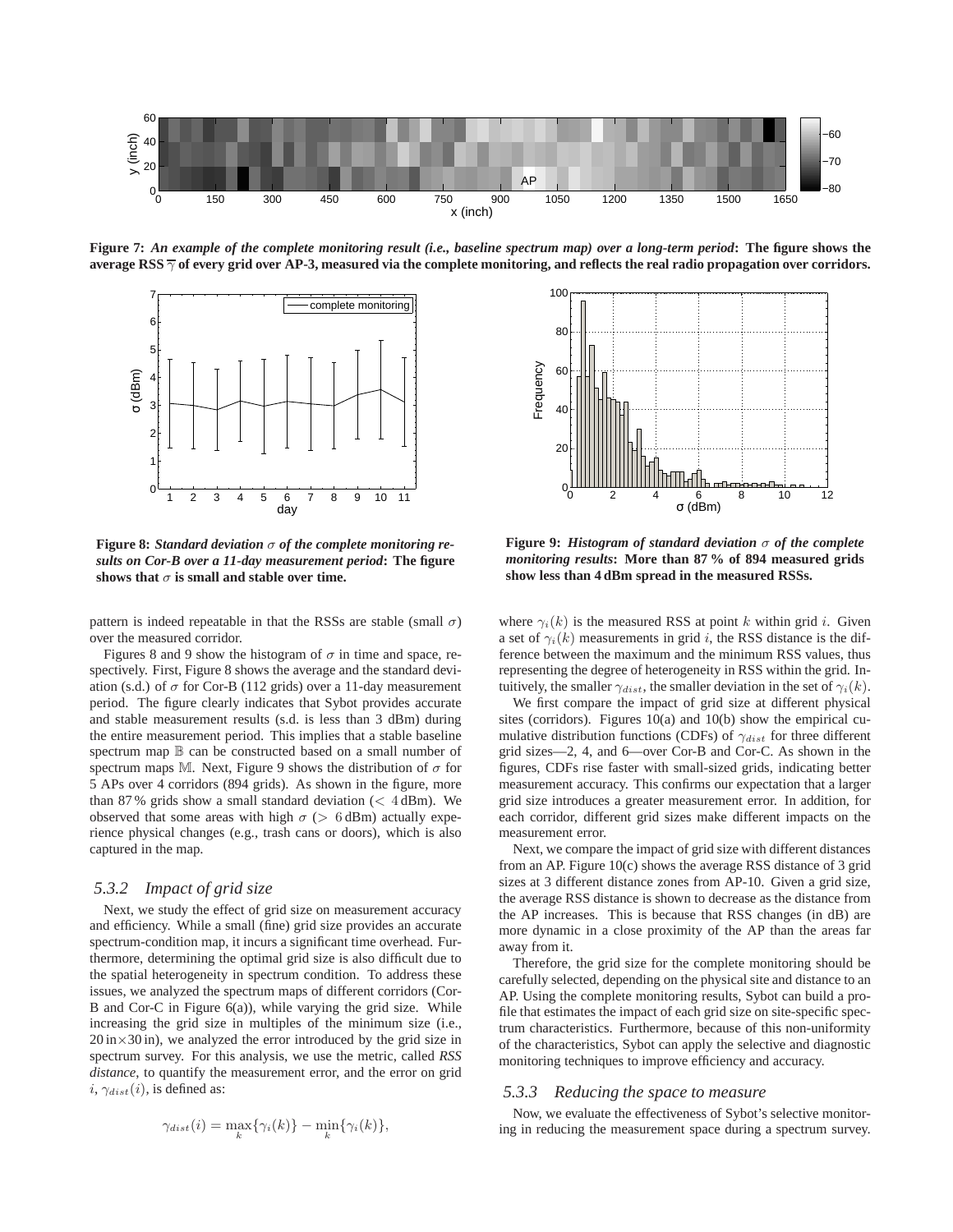

**Figure 10:** *Impact of grid size on the achievable accuracy of complete monitoring* **: (a-b) The accuracy is measured in terms of the RSS distance for grid sizes 2, 4 and 6 at two different corridors. The figures indicate that the grid size must be adaptively chosen for different measurement spaces or sites. (c) The average RSS distance decreases as the distance from the transmitter (AP) increases.**

As discussed in the previous experiment, the spectrum condition is heterogeneous over space. This spatially-heterogeneous spectrum condition can be captured accurately via the complete monitoring with the minimum grid size. Capturing these spectrum characteristics is very useful for several purposes, such as learning/profiling spatial spectrum conditions during initial stages, finding the temporal variations of the areas, or designing a measurement strategy to save the survey resource/time by making only a small number of measurements. However, once Sybot acquires a stable spectrum map for a certain area, repeating the complete monitoring may degrade the spectrum-survey efficiency since such an exhaustive survey incurs excessive time and financial overheads. This can be problematic, especially when Sybot needs to cover a large area with limited time and financial budget.

The selective monitoring reduces the overheads by identifying areas with a similar spectrum condition and merging them together as a unit measurement block. Therefore, the main questions that the selective monitoring has to answer are: (1) how small or large the blocks are, (2) how to make a trade-off between efficiency and accuracy, and (3) how much of benefit the selective monitoring can provide over the complete monitoring.

First, to see the blocks formed by the selective monitoring, we ran Sybot over Cor-B with the tolerance threshold  $\pi = 3.5$  dBm, and plotted the spectrum map constructed using the results of the complete monitoring, and the reference grids and measurement blocks chosen by the selective monitoring in Figure 11. Figure 11(a) shows comprehensive spectrum-propagation characteristics over distance. One can also observe that the spectrum conditions in close proximity of the AP, located at (0, 40), are diverse, whereas those far away from the AP are almost monotonic. This spectrum heterogeneity is exploited in selecting the reference grids by the selective monitoring (Figure 11(b)). The maps show that the reference grids (and the measurement blocks) are densely distributed near the AP, because of large spatial and temporal variations in RSSs, while they are sparsely placed where the signal is out of reach. Figure 11(c) shows the measurement blocks for each reference point. The measurement blocks are represented as a set of adjacent grids covered with the same color.

Next, we study the tradeoff between efficiency and accuracy of the selective monitoring. If the tolerance threshold  $(\pi)$  that determines the block size increases, Sybot reduces the number of measurements (or reference grids) at the cost of measurement accuracy. To show this tradeoff, we ran the selective monitoring for Cor-B with the spectrum map constructed based on the results of the com-



**Figure 11:** *Selection of reference grids in selective monitoring (Cor-B)***: (a) The spectrum map is constructed based on the results from the complete monitoring; (b) Reference grids are so chosen as to cover the entire area with a minimum number of measurements; (c) A complete set of blocks that are generated by the selective monitoring algorithm. The same colored grid(s) represents one block.**

plete monitoring and derives how much Sybot can reduce the measurement space. As shown in the Figure 12(a), as the threshold  $\pi$ (in dBm) increases, the selective monitoring becomes more *aggressive* in merging grids, thus reducing the number of reference grids. For example, when  $\pi = 3.5$  (dBm), the number of reference grids can be reduced by 70 %, compared to the complete monitoring. Figure 12(b) plots the average and the standard deviation of measurement errors. It shows, on the other hand, that the measurement error increases as the threshold  $\pi$  increases. This is because large threshold  $\pi$  allows the selective monitoring to merge less similar grids, thus degrading the measurement accuracy. Therefore, Figure 12 shows a clear tradeoff between the measurement effort and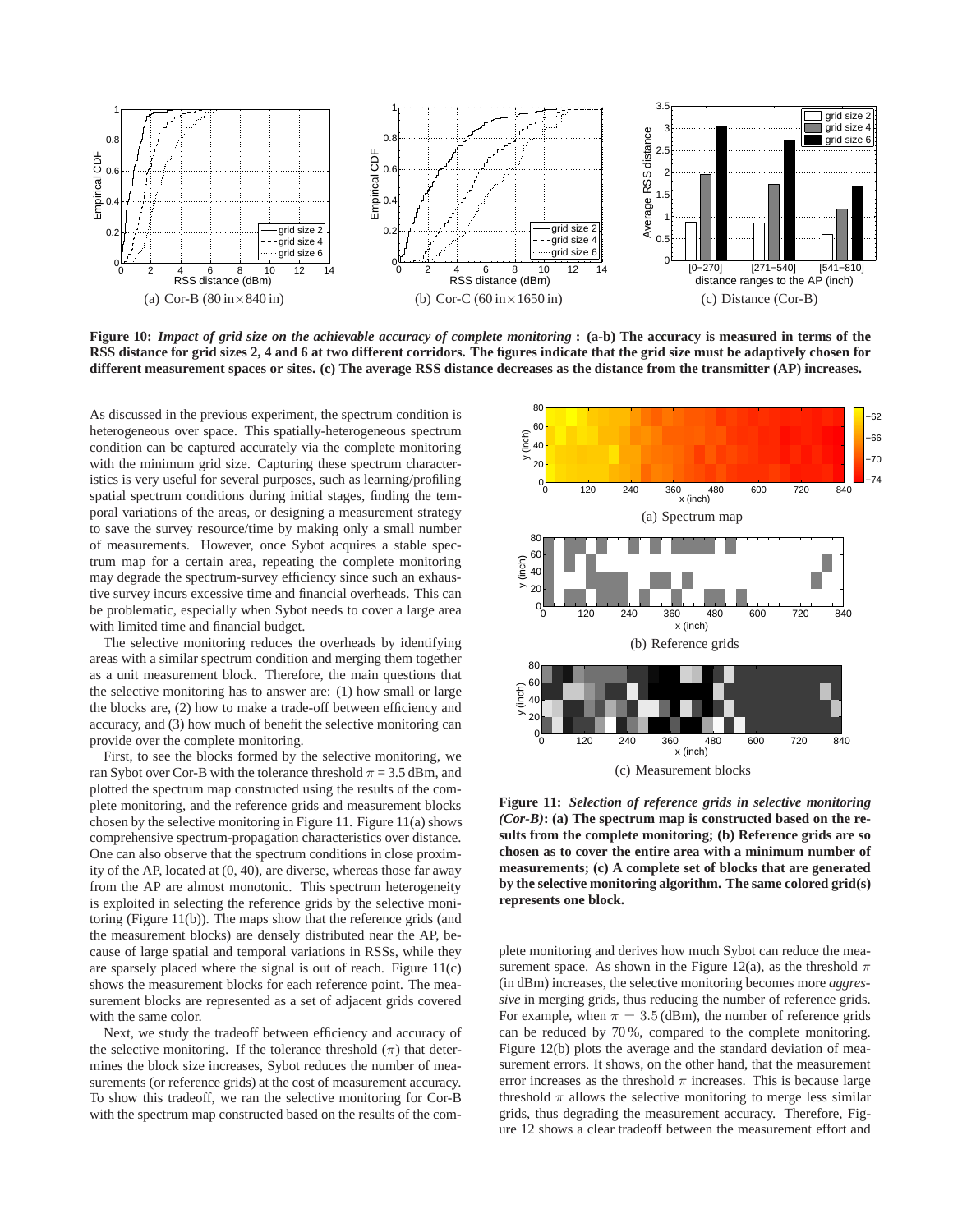

**Figure 12:** *Reducing the measurement space and the resultant tradeoff***: (a) The selective monitoring minimizes the measurement efforts by reducing the reference points, (b) at the cost of measurement accuracy.**



**Figure 13:** *Performance comparison of complete vs. selective monitoring***: The selective monitoring reduces the measurement space by up to 72** % **with the grid size of 10.**

accuracy, which can be used as a guideline for planning spectrum measurements.

Third, to study the advantage of the selective monitoring over the complete monitoring, we compare the average RSS distance ( $\gamma_{dist}$ ) achieved by the complete and selective monitoring on the measurement data of Cor-B. Figure 13 shows  $\gamma_{dist}$  as a function of average grid size. The figure indicates that the average RSS distance increases almost linearly with the complete monitoring, while the distance remains below 1.5 dBm under the selective monitoring. This advantage comes from the dynamic size of a measurement block used in the selective monitoring. It merges grids with similar spectrum conditions as a unit measurement block, so its  $\gamma_{dist}$ is smaller than that measured by the complete monitoring, which uses a uniform grid size.

#### *5.3.4 Gains from adaptive selection of reference grids*

We also study the gains made with the adaptive selection of reference grids in the selective monitoring. To compare its performance, we use a sensor-based spectrum survey that relies on a fixed set of sensors or an existing desktop infrastructure (DAIR [18]). The sensor-based approach is simple and cost-effective since it uses existing wireless devices to capture the changes in spectrum condition, but such an approach depends highly on the availability and location of sensors. In this comparison, we assume that a baseline spectrum map is available from the complete monitoring, and measure/update the spectrum map over Cor-B, based on the results from the selective monitoring and a sensor-based approach. Finally, we evaluate the accuracy of updated maps by comparing them with a baseline monitoring result.

For fair comparison, we also implement and use an algorithm that effectively uses sensor-based measurements. Briefly, for each sensor, we measure the changes  $(\delta)$  in the spectrum condition against the baseline spectrum map and then updates the spectrum map by applying  $\delta$  to the previous condition of the grids around sensors. Furthermore, we consider the scenarios where different numbers of sensors—2, 4, and 6—are available and used for measuring spectrum condition. For each scenario, we perform the experiment multiple times by changing the positions of sensors. On the other hand, the selective monitoring updates the spectrum map by measuring the spectrum condition at the reference grids selected from a baseline spectrum map.

Table 1 shows the gains made with the selective monitoring over the sensor-based spectrum measurement. As shown in the table, even with an increased number of sensors in one corridor, the measurement error is still larger than that of the selective monitoring. In the worst case (i.e., skewed placement of the sensors), the measurement error (3.41) increases by more than 2 times of that (1.39) of the selective monitoring. Furthermore, the selective monitoring reduces the measurement error by up to an average of 51 % compared to the sensor-based spectrum measurement, thanks to its ability to adaptively select the reference grids based on site-specific spectrum conditions.

**Table 1:** *Performance comparison of selective monitoring vs. sensor-based approaches***: The selective monitoring reduces the measurement error compared to the sensor-based method. Note that the numbers are in dBm.**

| Mothod    | Worst | <b>Best</b> | Mean | Std  |
|-----------|-------|-------------|------|------|
| Sensor-2  | 3.41  | 2.01        | 2.73 | 1.84 |
| Sensor-4  | 2.98  | 2.22        | 2.65 | 1.86 |
| Sensor-6  | 3.77  | 2.08        | 2.57 | 1.87 |
| Selective |       |             | 1.39 | .60  |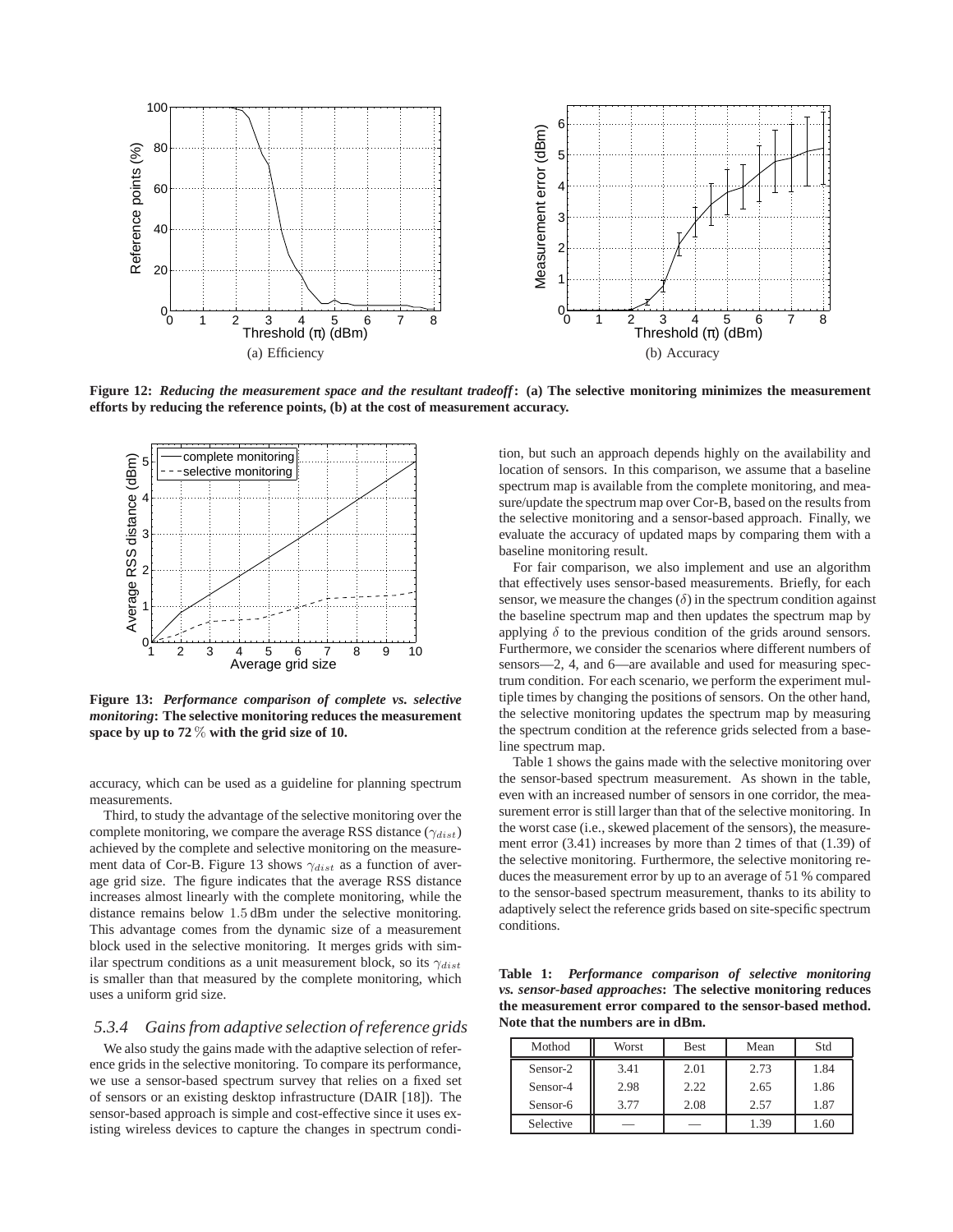

(c) Diagnosis and update results

**Figure 14:** *Example of the diagnostic monitoring with an obstacle***: (a-b) The appearance of an obstacle (next to the AP) causes abnormal changes in spectrum condition (denoted as X in Figure 14(b)); (c) The diagnostic monitoring identifies the boundaries of areas with abnormal changes using fewer measurements.**

#### *5.3.5 Diagnosis of abnormal spectrum condition*

We study the Sybot's effectiveness in detecting and surveying unusual/abnormal changes in spectrum condition. By using both the selective monitoring results (for detection) and the baseline spectrum map (for range estimation), Sybot triggers the diagnostic monitoring to efficiently maintain an up-to-date spectrum map. To evaluate its efficiency, we placed an obstacle in the middle of Cor-C (480, 80) next to the AP (400, 80). Then, we ran the complete monitoring without the obstacle to obtain a baseline spectrum map and ran both the complete and diagnostic monitoring with the obstacle.

Figure 14 shows the above three measurement results, demonstrating the effectiveness of the diagnostic monitoring. The monitoring result without the obstacle (Figure 14(a)) appears as a regular radio propagation from the AP. However, the complete monitoring result with the obstacle (Figure 14(b)) clearly shows the effect of the obstacle and includes a large deviation in spectrum condition in the right side of the corridor. Grids with 'X' show larger deviations in their spectrum condition  $\left( diff_{i} = |\gamma_{i} - \overline{\gamma}_{i}| > 2.5 \times \sigma_{i} \right)$ , compared to the baseline spectrum map (Figure 14(a)), due to the appearance of the obstacle. Using the complete/selective monitoring results, Sybot can quickly discover reference grids that experience large deviations (denoted as 'V' in Figure 14(c)). Then, Sybot incrementally updates the spectrum map by taking measurements only for those selected grids, which belong to the blocks of the reference grids identified by selective monitoring  $(°O')$ . As shown in the figure, the diagnostic monitoring successfully estimates the problem areas, while reducing its survey space by 56 %, compared to the complete monitoring.

## **6. CONCLUSION**

We first discuss some of the remaining issues associated with Sybot and then make concluding remarks.

## **6.1 Discussion**

*Multiple APs*: Although we presented examples of spectrum monitoring with respect to only one AP in Section 3 for ease of presentation, Sybot can simultaneously monitor the spectrum condition of multiple APs. Sybot employs a time-division measurement strategy for each AP at each grid. This can be extended to use multiple interfaces to perform measurements of multiple APs in parallel. *Multiple Sybots*: Multiple Sybots may cooperate to conduct spectrum survey of a large coverage area. For instance, in a large building, an engineer/robot carrying a Sybot can conduct spectrum survey in a certain area (e.g., each floor) and combine his survey results with others'. However, it is difficult to effectively divide the space and merge separate spectrum maps into one. But cooperation among multiple Sybots will be able to reduce the measurement time and improve accuracy. This is part of our future inquiry.

## **6.2 Concluding Remarks**

We presented Sybot, a novel spectrum site-survey system, for efficient and accurate spectrum monitoring in WiFi networks. Sybot adaptively controls mobility and also employs three complementary monitoring techniques that significantly reduce the measurement overhead and provide accurate spectrum-monitoring results under dynamic spectrum conditions. In addition, Sybot provides network engineers important control knobs to determine the tradeoff between accuracy and efficiency in spectrum monitoring. Our experimental evaluation shows that Sybot reduces the measurement effort (e.g., the number of measurements) by more than 56%, compared to the conventional exhaustive survey. Moreover, our indepth analysis of the measurement data has led to several useful guidelines for adjusting important survey parameters of Sybot.

## **Acknowledgement**

This work is supported in part by the US National Science Foundation under Grant CNS-0721529 and NEC Laboratories America. We would like to thank our shepherd, Suman Banerjee, and anonymous reviewers for valuable comments and suggestions. We also thank Chong Chung for helping us collect measurement data through the Undergraduate Research Opportunity Program (UROP) at The University of Michigan.

## **7. REFERENCES**

- [1] Wi-Fi hotspots are hot again, 2009. http://www.muniwireless.com/2009/11/12/
	- wifi-hotspots-are-hot-again/.
- [2] AT&T sees big increase in WiFi connections, 2009. http://www.appleinsider.com/articles/09/ 07/30/att\_sees\_big\_increase\_in\_wi\_fi\_ connections\_following\_iphone\_3\_0.html.
- [3] J. Eriksson, S. Agarwal, P. Bahl, and J. Padhye. Feasibility study of mesh networks for all-wireless offices. In *Proceedings of ACM International Conference on Mobile Systems, Applications, and Systems (MobiSys)*, Uppsala, Sweden, June 2006.
- [4] T. Henderson, D. Kotz, and I. Abyzov. The changing usage of a mature campus-wide wireless network. In *Proceedings of ACM International Conference on Mobile Computing and Networking (MobiCom)*, Philadelphia, PA, September 2004.